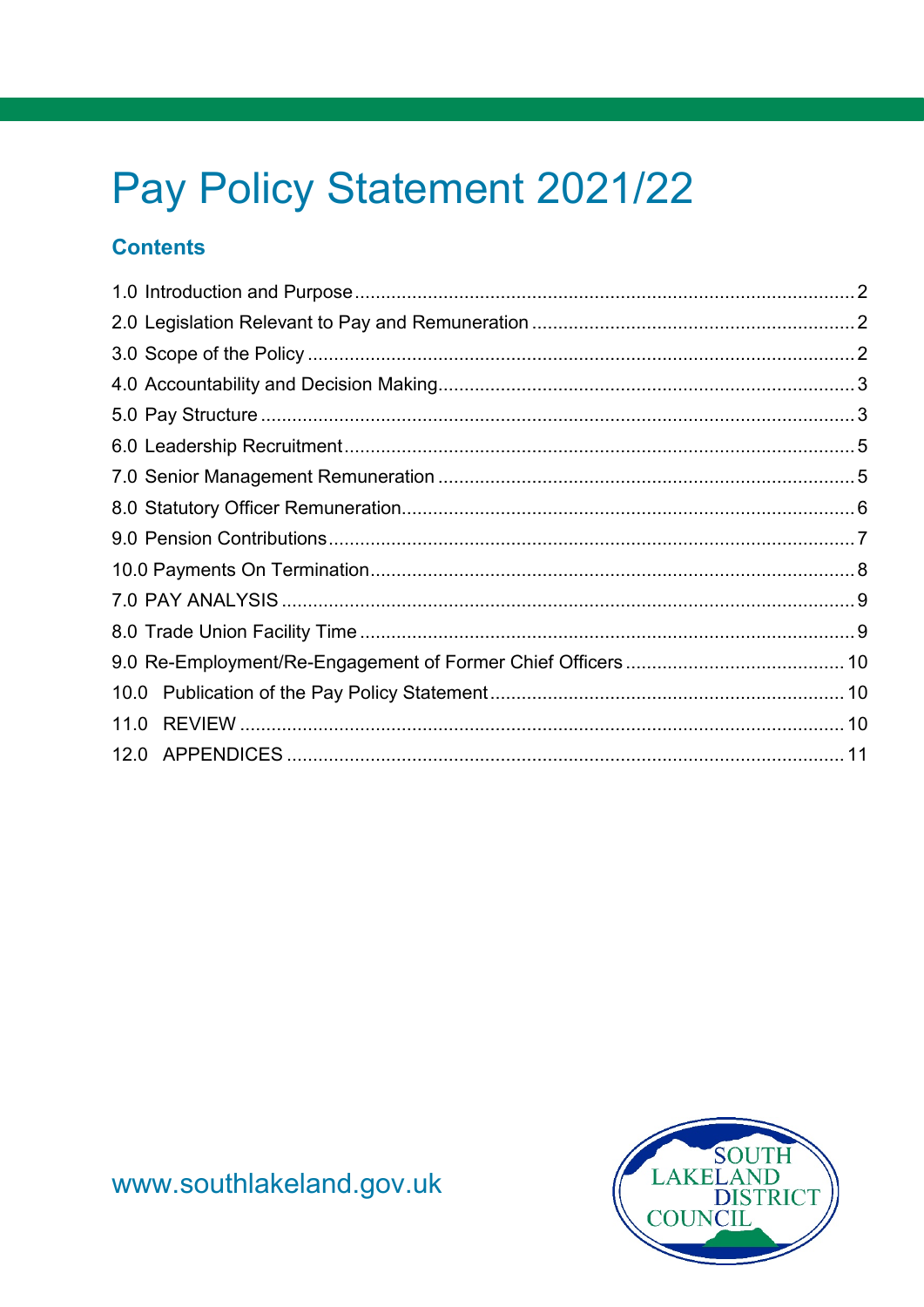# 1.0 Introduction and Purpose

Under section 112 of the Local Government Act 1972, the Council has the "power to appoint officers on such reasonable terms and conditions as the Authority thinks fit". This Pay Policy Statement sets out the Council's approach to pay policy in accordance with the requirements of Section 38 of the Localism Act 2011.

The purpose of the statement is to provide transparency with regard to the Council's approach to setting the pay of its employees by identifying:-

- The methods by which salaries of all employees are determined;
- The detail and level of remuneration of its most senior staff i.e. 'chief officers', as defined by the relevant legislation;
- The detail and level of remuneration of the senior managers;
- The Committee responsible for ensuring the provisions set out in this statement are applied consistently throughout the Council and recommending any amendments to the full Council.

# <span id="page-1-0"></span>2.0 Legislation Relevant to Pay and Remuneration

In determining the pay and remuneration of all of its employees, the Council will comply with all relevant employment legislation. This includes legislation such as the Equality Act 2010, Part Time Employment (Prevention of Less Favourable Treatment) Regulations 2000, the Agency Workers Regulations 2010 and where relevant, the Transfer of Undertakings (Protection of Earnings) Regulations.

The Council ensures there is no pay discrimination within its pay structures and that all pay differentials can be objectively justified.

# <span id="page-1-1"></span>3.0 Scope of the Policy

Legislation requires Pay Policy Statements to provide information relevant to 'chief officer' posts as defined in the Localism Act 2011. In South Lakeland District Council the posts classified as chief officers are the Chief Executive, Directors, Operational Leads and Lead Specialists.

This Pay Policy Statement includes Information on the Leadership Team which consists of the Chief Executive, Directors, Lead Specialists and Operational Leads as per the current Leadership Team structure (see table for link to Appendix A1).

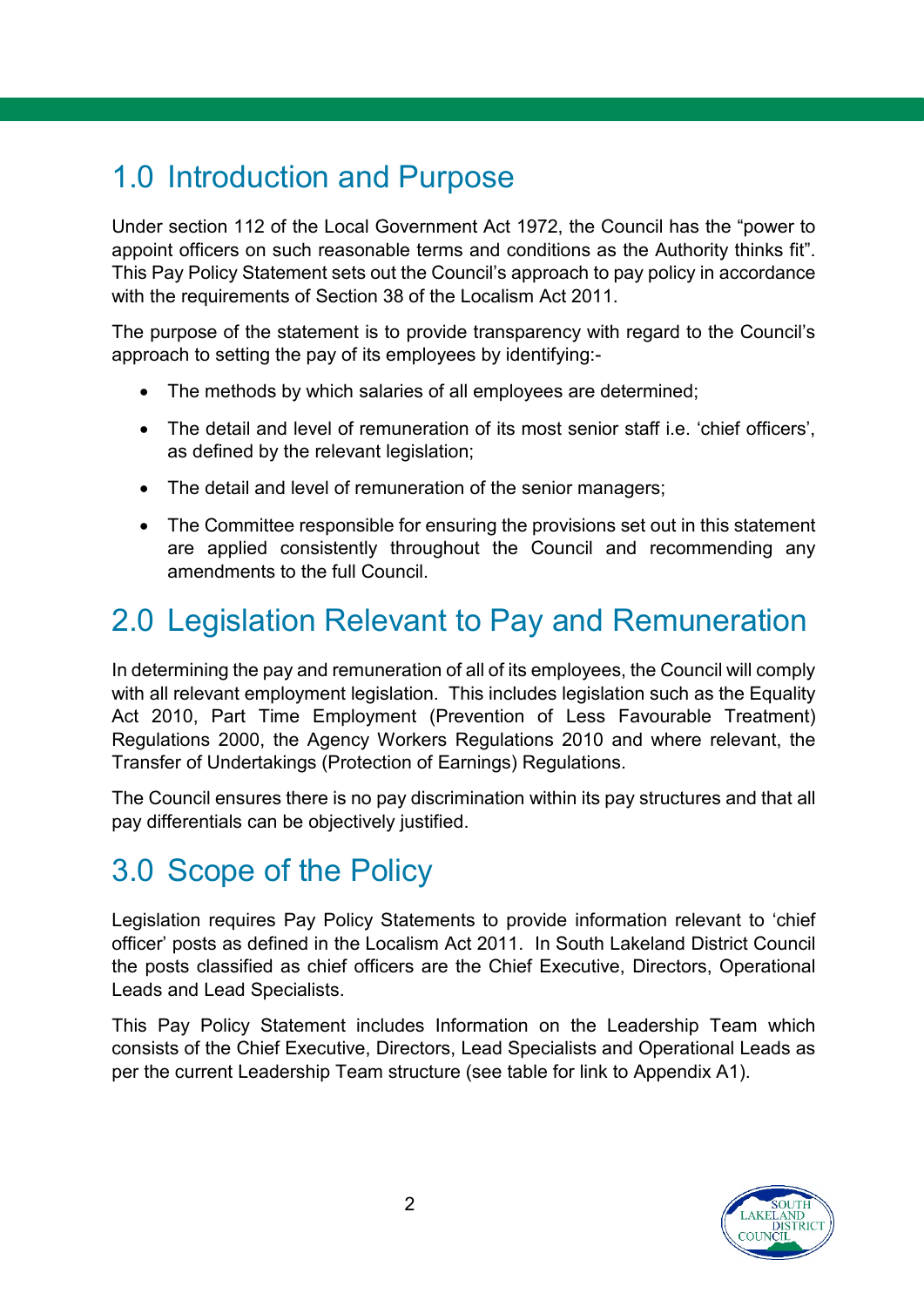# <span id="page-2-0"></span>4.0 Accountability and Decision Making

In accordance with Part 3 of the Constitution of the Council titled Responsibility for Council Functions (see table for link to Appendix B), the Human Resources Committee is responsible for decision making and if appropriate, proposing to Council changes in relation to recruitment, terms and conditions and severance arrangements in relation to employees of the Council.

# <span id="page-2-1"></span>5.0 Pay Structure

#### 5.1 Chief Executive and Directors

The Chief Executive's pay scale is considered and reviewed each time the post becomes vacant or at the request of the post holder. The post holder is Lawrence Conway. The salary paid to the Chief Executive is determined locally by the Council. A review of the Chief Executive's salary was undertaken by bench marking the salaries of other district Councils regionally and nationally and the current pay scale was approved by the Human Resources Committee on 18 August 2010.

The Directors' pay scales are reviewed each time there is a proposed senior management restructure or at the request of the post holder/s. The salary paid to Directors is determined locally by the Council. There are two post holder and they are David Sykes, Director of Strategy, Innovation and Resources and Simon Rowley, Director of Customer and Commercial Services. A formal review of the existing Directors salaries was last undertaken in 2005 which involved a bench marking exercise conducted by the North West Employers Organisation. A further salary bench marking exercise was carried out in September 2018 as part of the senior management restructure which was implemented on 1 April 2019.

There are no recommendations for changes to the pay scale for the Chief Executive or Directors.

#### 5.2 Other Employees

The Council uses the nationally negotiated pay spines as the basis for its local pay structure, which determines the salaries of its workforce excluding Chief Executive and Directors, together with the use of locally determined rates (see table for link to Appendix C).

The Council adopts the national pay bargaining arrangements in respect of the establishment and revision of the national pay spine.

In determining its grading structure and setting remuneration levels for any posts which fall outside its scope, the Council takes account of the need to ensure value for money in respect of the use of public expenditure, balanced against the need to

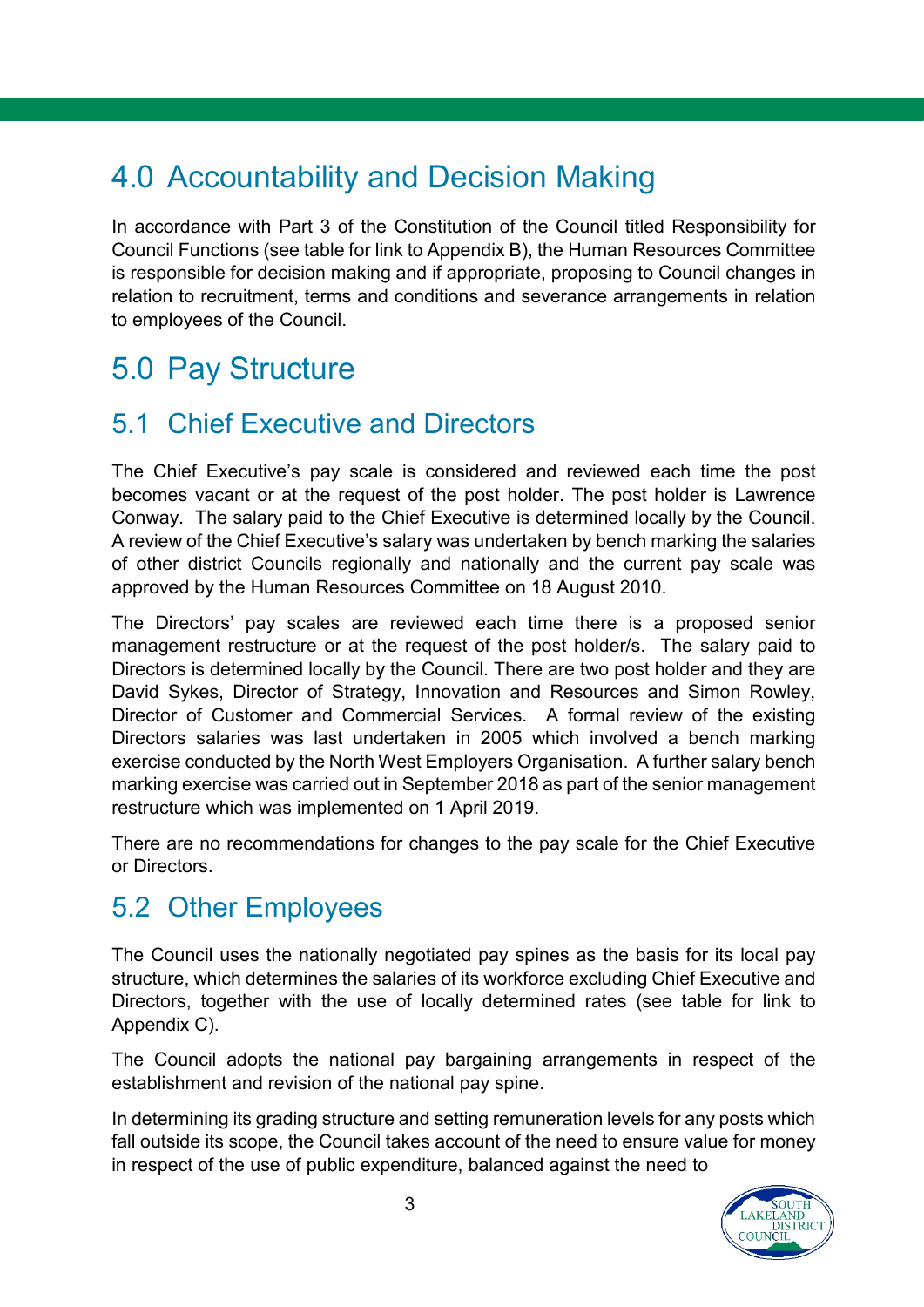recruit and retain employees who are able to meet the requirements of providing high quality services to the community, delivered effectively and efficiently and at times at which those services are required.

In December 2018, the Human Resources Committee and Full Council considered the implementation of the National Joint Council pay agreement for 2018-20, and approved the introduction of a new pay spine on 1st April 2019.

Currently the National Joint Council pay agreement for 2021 onwards has not been finalised. Once this has been finalised an update detailing any changes will be provided to the appropriate committee.

### 5.3 Bonus Payments

The Council does not operate a bonus scheme for any employee.

#### 5.4 Other Pay Related Allowances

All other pay related allowances are the subject of either nationally or locally negotiated rates, having been determined from time to time in accordance with collective bargaining machinery.

#### 5.5 New Appointments

New appointments will normally be made at the minimum of the relevant pay scale for the grade, although this can be varied where necessary to secure the best candidate. Where the appointment salary is above the minimum point of the pay scale and is not affected by other Council policies, for example promotion, redeployment or flexible retirement, this is approved in accordance with section 9.3.2 of the Recruitment and Selection Policy (see table for link to Appendix D).

#### 5.6 Market Supplements

From time to time it may be necessary to take account of the external pay levels in the labour market in order to attract and retain employees with particular experience, skills and capacity. Where necessary, the Council will ensure the requirement for such is objectively justified by reference to clear and transparent evidence of relevant market comparators, using data sources available from within the local government sector and outside, as appropriate.

#### 5.7 Additional Remuneration

To meet operational requirements it may be necessary for an individual to temporarily take on additional duties to their identified role. The Council's arrangements for authorising any additional remuneration relating to temporary additional duties are set out in the Acting Up Guidelines (see table for link to Appendix E).

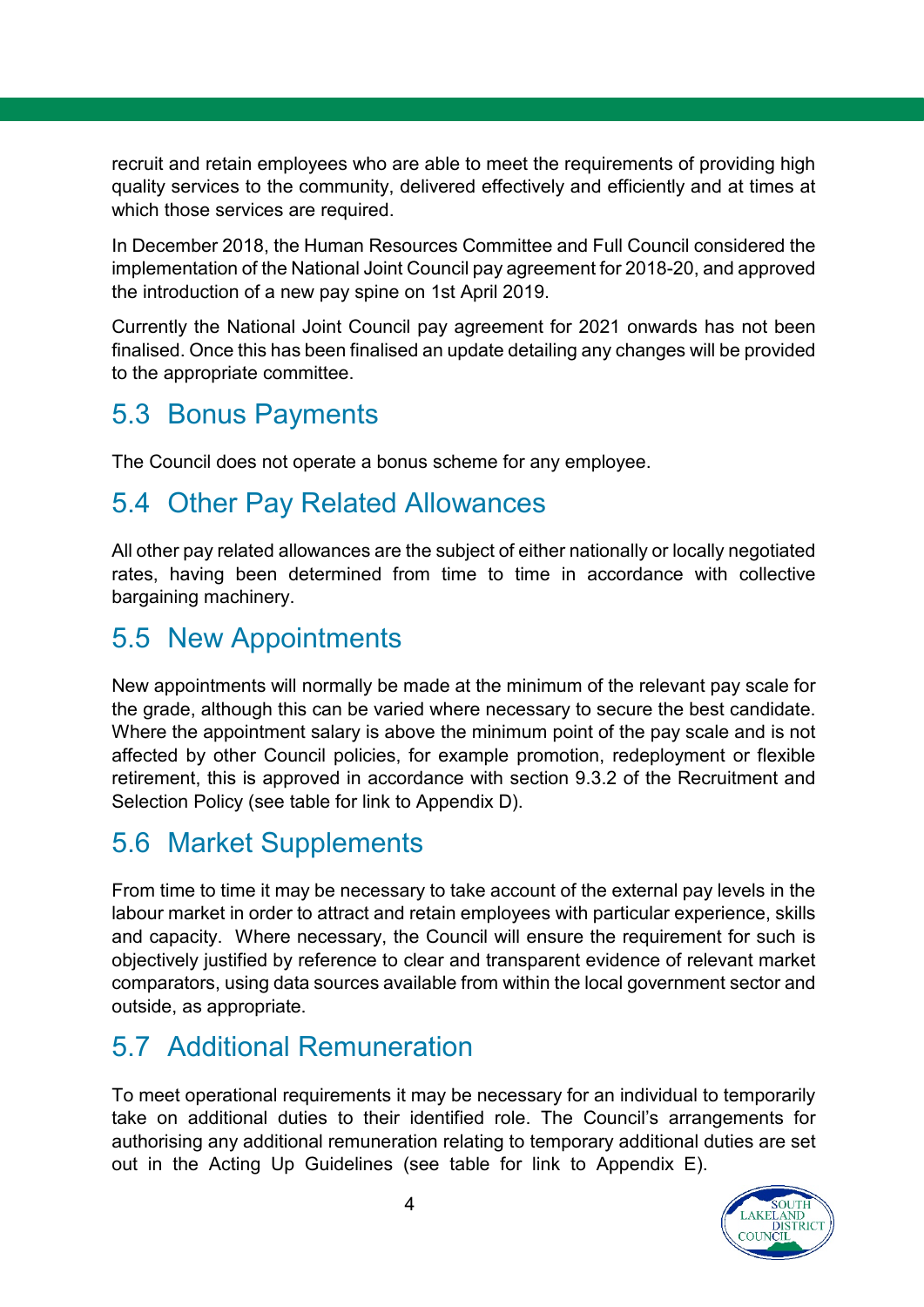Individuals may also receive additional remuneration as detailed in the Exceptional Effort/Merit/Qualification Success Guidelines. (see table for link to Appendix F).

### <span id="page-4-0"></span>6.0 Leadership Recruitment

The Council's procedures with regard to recruitment of chief officers follows the Officer

Employment Procedure Rules in Part 4 of the Constitution (see table for link to Appendix G).

For the expressed purposes of recruiting to the Leadership structure for the implementation of the Customer Connect Programme, Council approved a delegation of authority to the Head of Paid Service to take the necessary steps to appoint to those roles with notification of those appointments being reported to a future Council meeting.

When recruiting to all posts the Council will take full and proper account of all provisions of relevant employment law and its own Equality and Diversity, Recruitment & Selection and Redeployment Policies as approved by the Human Resources **Committee.** 

The determination of the remuneration to be offered to any newly appointed chief officer will be in accordance with the pay structure and relevant policies in place at the time of recruitment.

Where the Council is unable to recruit chief officers, or there is a need for interim support to provide cover for a substantive Leadership post the Council will, where necessary, will consider engaging individuals under a 'contract for service'. These will be sourced through a relevant procurement process ensuring the Council is able to demonstrate the maximum value for money benefits from competition in securing the relevant service. In assessing such, it should be noted that in respect of such engagements the Council is not required to make either pension or national insurance contributions for such individuals. The Council currently does not have any senior officers engaged under such arrangements.

# <span id="page-4-1"></span>7.0 Senior Management Remuneration

The Leadership posts are set out below with details of their basic salary as at 1 January 2021. Please note that further details will be provided once the National Joint Council pay agreement has been confirmed and agreed. The relevant pay scale is reviewed and changes are implemented on 1 April each year:

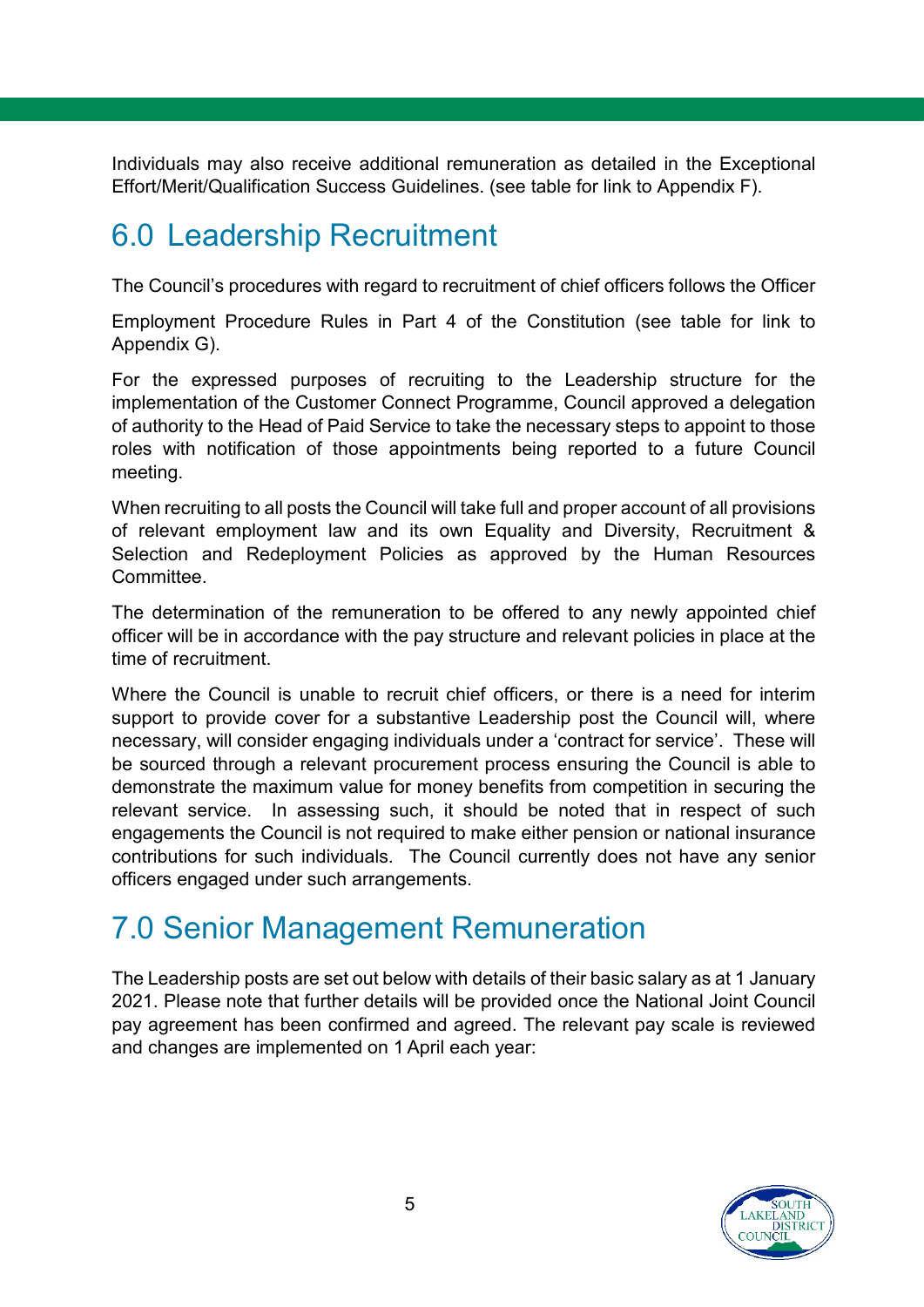### 7.1 Chief Executive

The salary falls within a range of five incremental points between £107,448 rising to a maximum of £114,485. The salary package of the post as at 1 January 2021 is £115,448 (including car user allowance).

The Chief Executives terms and conditions of service are determined by the Joint Negotiating Committee (JNC) for Local Authority Chief Executives.

### 7.2 Directors

The salary package of the existing posts designated as Director is a spot salary as approved by Council in October 2018. The salary package of the post as at 1 January 2020 is £81,941 (including car user allowance).

The Directors terms and conditions of service are determined by the Joint Negotiating Committee (JNC) for Chief Officers.

#### 7.3 Operational Leads and Lead Specialists

From 1 April 2019, these roles were established through the senior management restructure and together with the Chief Executive and the Directors form the Leadership Team of the Council.

The salaries for these roles fall within a grades N and O of the Council Pay Grades. From 1 January 2021:

| Grade and number of incremental points | From    |         |
|----------------------------------------|---------|---------|
| Grade $N-4$ incremental points         | £48,854 | E51,883 |
| Grade $O - 4$ incremental points       | £52,877 | £56,172 |

The Operational Leads and Lead Specialists terms and conditions of service are determined by the National Joint Council (NJC) for Local Government Services as per all employees under Chief Officer level. The salary level forms part of the Pay and Grading Framework.

# <span id="page-5-0"></span>8.0 Statutory Officer Remuneration

Any statutory function performed by Directors is inclusive in their basic salary.

In addition to basic salary, the following posts receive additional pay as set out below:

# 8.1 Returning Officer and Electoral Registrations Officer

The role of Returning Officer and Electoral Registrations Officer is currently designated to Simon McVey, Operational Lead Support Services.

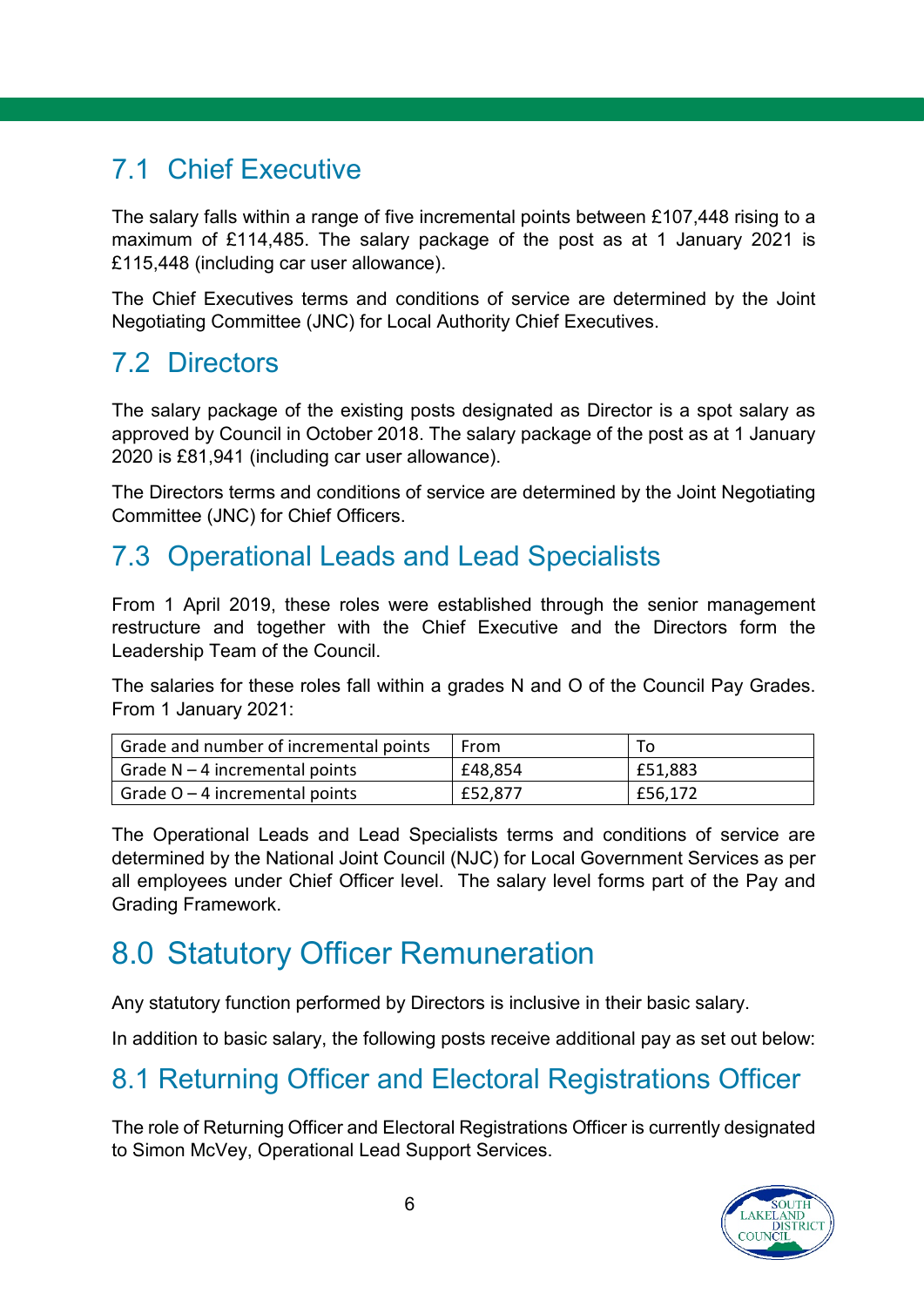#### *Allowance paid:*

An additional allowance of 10% of annual salary will be paid to the Operational Lead Support Services.

An additional allowance of 5% of annual salary will be paid to the Deputy Returning **Officer** 

In accordance with the national agreement the Returning Officer is entitled to receive and retain the personal fees arising from performing the duties of Returning Officer, Acting Returning Officer, Deputy Returning Officer or Deputy Acting Returning Officer and similar position which he or she performs subject to the payment of pension contributions thereon, where appropriate.

Fees for election duties for other elections (County Council, National and European Elections, etc.) are paid as an additional sum at the rate prescribed by government as and when they arise, they are distinct from the process for the determination of pay for Chief Officers.

#### 8.2 Monitoring Officer

The role of Monitoring Officer is currently designated to Linda Fisher, Legal, Governance and Democracy Lead Specialist.

#### *Allowance Paid:*

An additional allowance of 10% of annual salary will be paid to the Legal, Governance and Democracy Lead Specialist.

An additional allowance of 5% of annual salary will be paid to the Deputy Monitoring Officer.

#### 8.3 Section 151 Officer

The role of Section 151 Officer is currently designated to Helen Smith, Finance Lead Specialist.

#### *Allowance Paid:*

An additional allowance of 10% of annual salary will be paid to the Finance Lead Specialist.

An additional allowance of 5% of annual salary will be paid to the Deputy Section 151 Officer.

### <span id="page-6-0"></span>9.0 Pension Contributions

Subject to qualifying conditions, employees have a right to belong to the Local Government Pension Scheme. The Council is required to make a

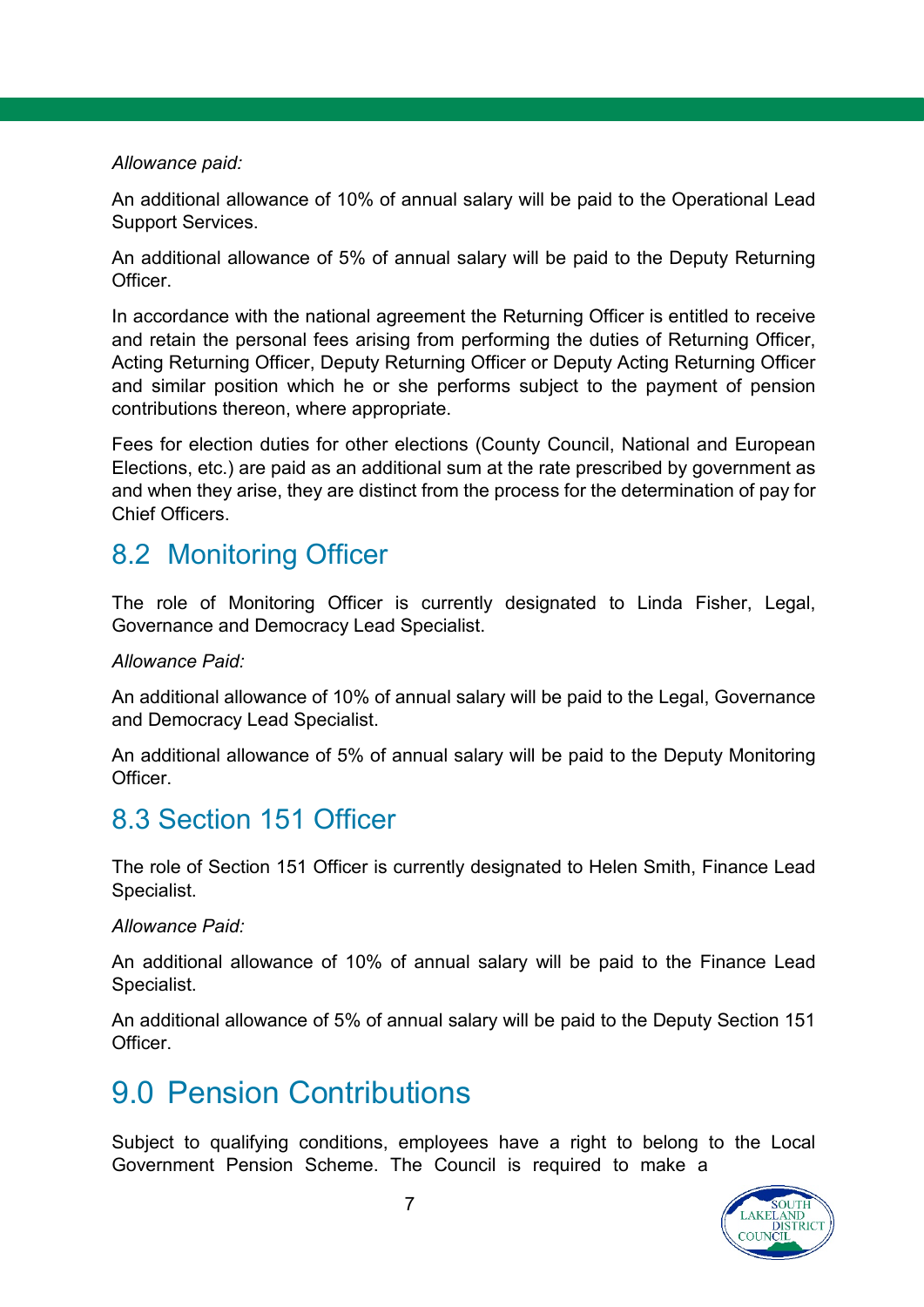contribution to the scheme representing a percentage of the pensionable remuneration due under the contract of employment of that employee. The rate of contribution is set by Actuaries advising the Cumbria Pension Fund and reviewed on a triennial basis in order to ensure the scheme is appropriately funded. The agreed rate to be used in the financial year 2021/22 is 20.1%.

The employee contribution rates effective from 1 April 2021 are based on actual pensionable pay as detailed in the table below.

| Actual Pensionable Pay (£) | <b>Employee Contribution Rate</b> |
|----------------------------|-----------------------------------|
| Up to 14,600               | 5.5%                              |
| 14,601 - 22,800            | 5.8%                              |
| $22,801 - 37,100$          | 6.5%                              |
| $37,101 - 46,900$          | 6.8%                              |
| $46,901 - 65,600$          | 8.5%                              |
| $65,601 - 93,000$          | 9.9%                              |
| $93,001 - 109,500$         | 10.5%                             |
| $109,501 - 164,200$        | 11.4%                             |
| More than 164,201          | 12.5%                             |

# <span id="page-7-0"></span>10.0 Payments On Termination

The Councils approach to statutory and discretionary payments on termination of employment of chief officers, prior to reaching normal retirement age, is set out within the Early Retirement Policy (see table for link to appendix H) in accordance with Regulations 5 and 6 of the Local Government (Early Termination of Employment) (Discretionary Compensation) Regulations 2006.

This policy is applied equally to all employees regardless of seniority.

Should there be a need to consider a termination which does not fall within the above policy this would be subject to a formal decision made by the Human Resources Committee.

It is noted that the Government has introduced a cap on public sector exit payments of £95,000 (including the capital cost of unreduced pension benefits for staff aged 55 or above). The Council's policies will incorporate any changes to legislation.

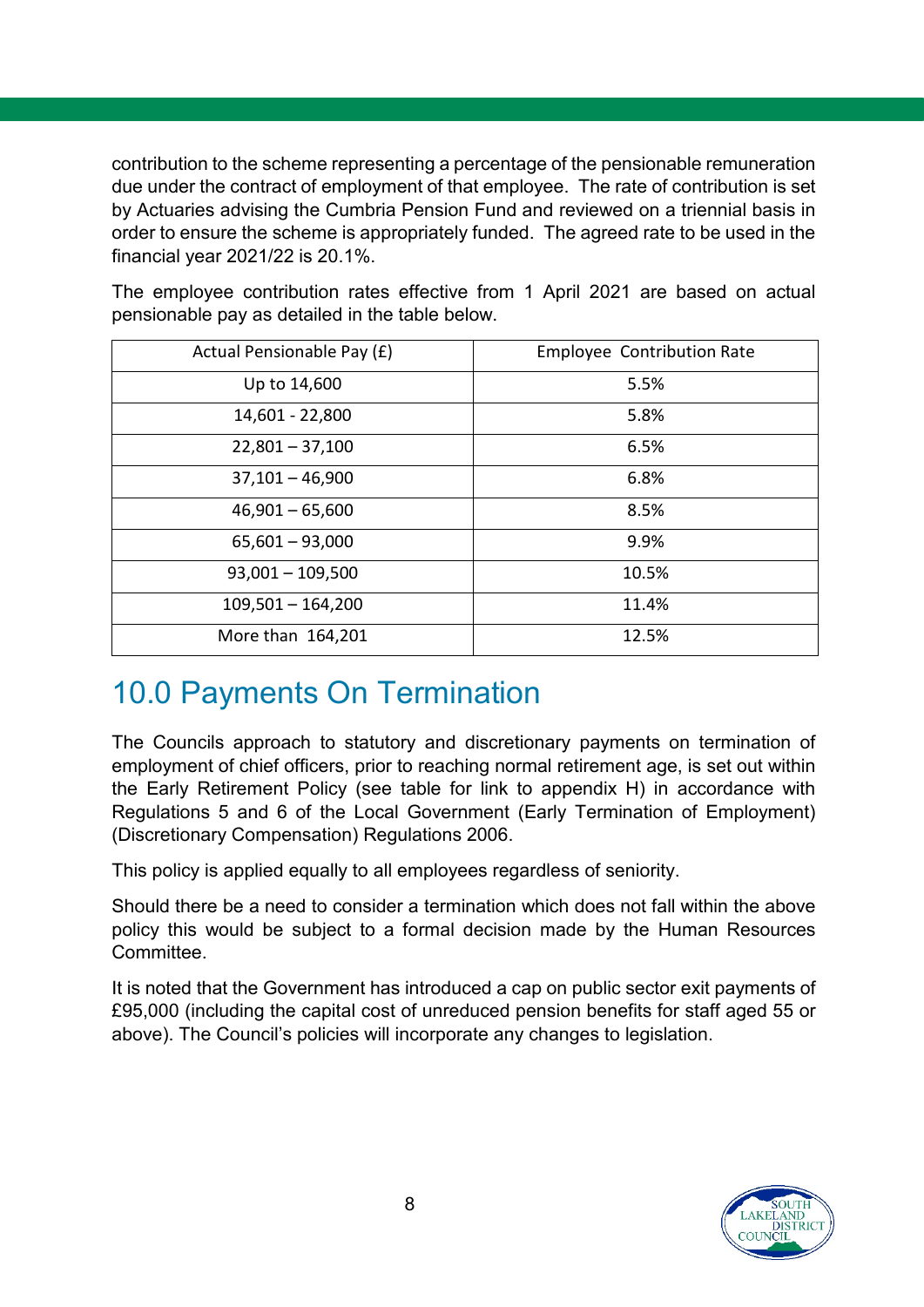# <span id="page-8-0"></span>11.0 Pay Analysis

Calculations in this document are taken using the January payroll data and include all taxable bonuses, allowances and variable pay elements payable. This figure excludes pension benefits.

#### 11.1 Median Salary

This calculation is made including all staff within the paid services of the Council, including the Chief Executive. The median salary using the December 2020 payroll was £23,541 This is based on a staffing number of 393 and total remuneration of £10,612,849 (based on all posts at their full-time equivalent rate for the full year).

#### 11.2 Lowest paid Employees

The lowest paid persons employed under a contract of employment with the Council, are employed on full time (37 hours) equivalent salaries in accordance with the minimum spinal column point currently in use within the Council's grading structure (see table for link to Appendix C). Using the December 2020 payroll data, the lowest paid employee was on a salary of £18,198 per annum (Full Time Equivalent).

The exception to the above are apprentices where they are paid a rate according to their age for the 2 years duration of the apprenticeship. The rates from April 2021 are; under age 18 £4.62 per hour; age 18 to 20 £6.56 per hour, age 21 to 22 £8.36 per hour and 23 and over £8.91. This is above the national apprenticeship rate of pay for year one which is those under age 19 and in the first year of apprenticeship receive £4.30 per hour.

#### 11.3 Pay Multiple

The Council uses an established process of defining roles, determining job size and salary levels. This process determines the relationship between the rate of pay for the lowest paid and senior manager post, including chief officers, described as the pay multiple. The Chief Executive's remuneration (including essential car user allowance) as at January 2021 was £115,448 per annum. This provides a ratio of approximately 1:5 when compared with the median salary of £23,541 (actual ratio of 1:4.9).

This is currently within the limits recommended by The Hutton Review of Fair Pay in the Public Sector (2010) and will be monitored and recorded annually.

# <span id="page-8-1"></span>12.0 Trade Union Facility Time

South Lakeland District Council recognise Unison and GMB trade unions for negotiation and consultation purposes and has a Trade Union Time Off & Facilities

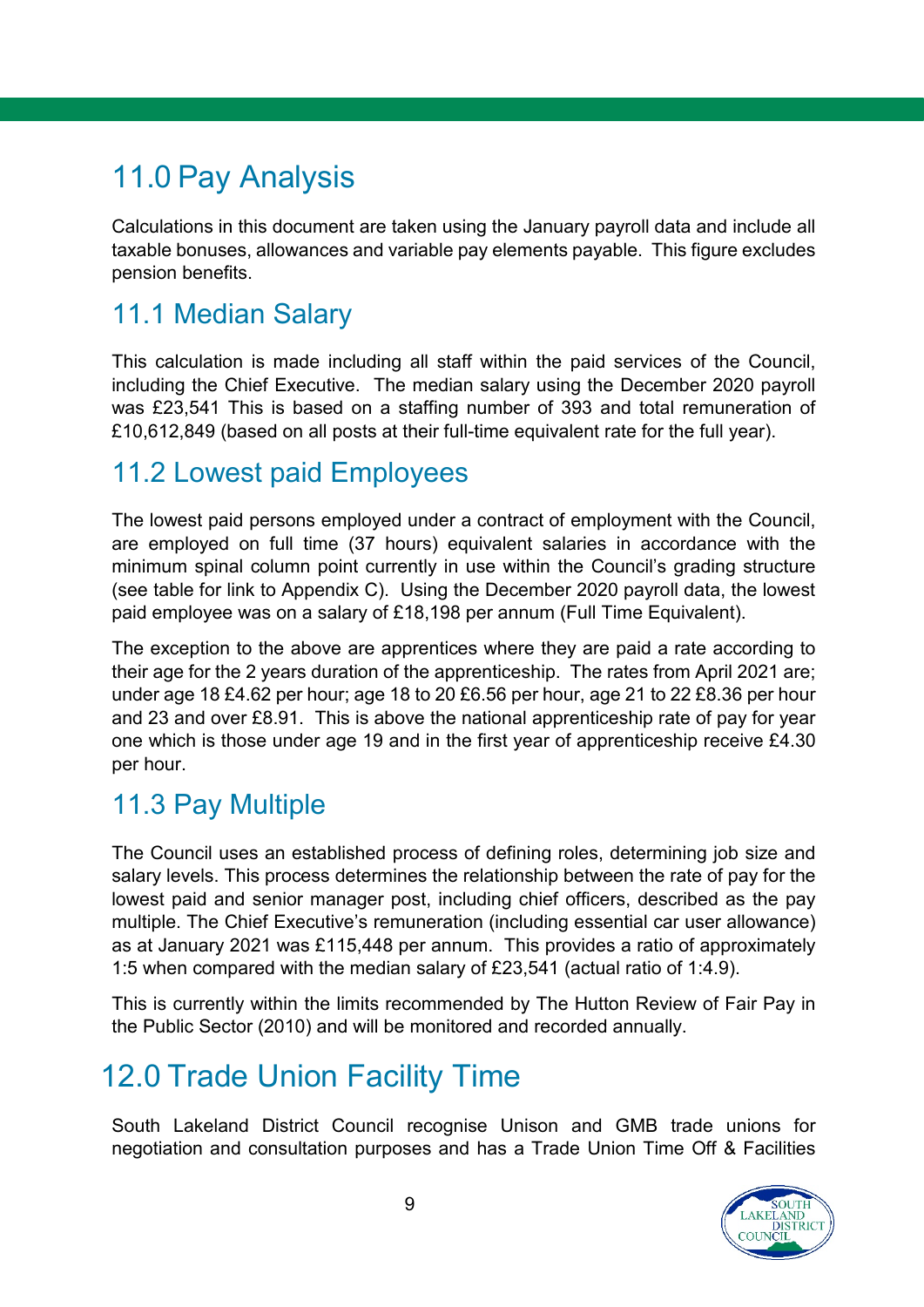Policy (see table for link to Appendix J) which outlines guidance for allowing time off to undertake trade union activities.

There are 6 employees who are union representatives. There is currently no union representative who devotes at least 50% of their time to union activity.

So far during the financial year 2020/21 approximately 1.5 days per month paid time off has been given to trade union representatives.

The average salary at the Council is £27,003 (note this is different to the median salary). Based on the average salary the estimate of spending on unions as a percentage of the total pay bill is 0.08%.

The median salary at the Council is £23,541. Based on the median salary the estimate of spending on unions as a percentage of the total pay bill is 0.07%

# <span id="page-9-0"></span>13.0 Re-Employment/Re-Engagement of Former Chief **Officers**

The authority does not re-employ or engage former chief officers under a contract for service.

# <span id="page-9-1"></span>14.0 Publication of the Pay Policy Statement

Upon approval by full Council, this statement will be published on the Council's Website and intranet.

For posts where the full time equivalent salary is at least £50,000, the Council's Annual

Statement of Accounts will include a note setting out the total amount of:-

- salary, fees or allowances paid to or receivable by the person in the current and previous year;
- any sums payable by way of expenses allowance that are chargeable to UK income tax;
- any compensation for loss of employment and any other payments connected with termination;
- any benefits received that do not fall within the above.

# <span id="page-9-2"></span>15.0 Review

Once approved by Council, this policy statement will come into immediate effect and will be subject to review on a minimum of an annual basis, the policy for the next financial year being approved by 31 March each year.

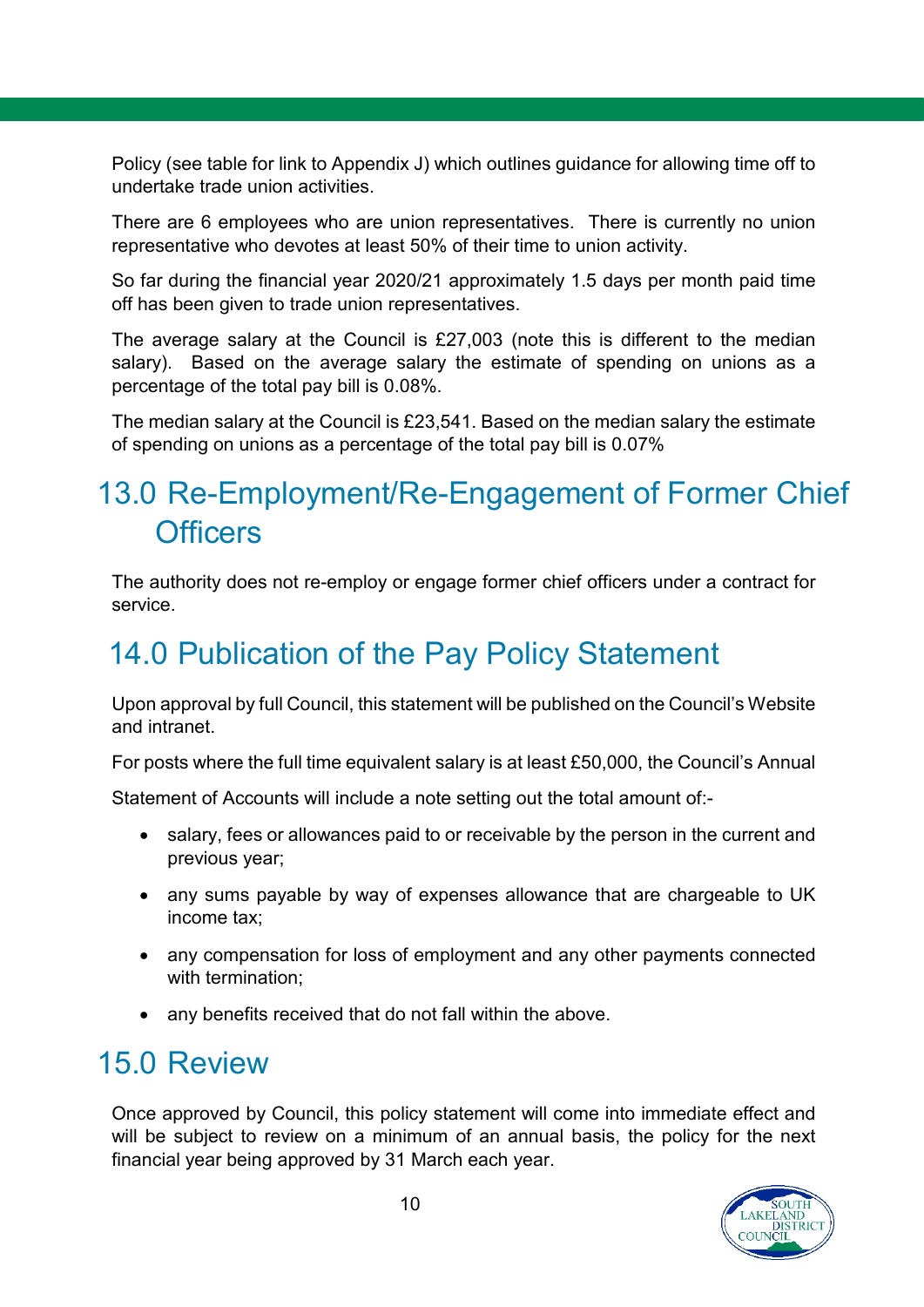Amendments may need to be made throughout the relevant period and proposed amendments will be reported to the Human Resources Committee for recommendation to full Council.

# <span id="page-10-0"></span>16.0 Appendices

Appendices are located on the SLDC internet. Please refer to the following URL for access to the following documents:

| Appendix | Document Type               | <b>SLDC Internet link</b>                    |
|----------|-----------------------------|----------------------------------------------|
|          | 1. Leadership               | <b>Appendix A1:</b>                          |
|          | <b>Structure</b>            | https://www.southlakeland.gov.uk/media       |
|          |                             | /6917/south-lakeland-district-council-       |
|          |                             | leadership-structure.pdf                     |
| B        | Responsibility for          | Appendix B: Responsibility for               |
|          | Council Functions -         | <b>Functions</b>                             |
|          | Part 3 SLDC                 | https://www.southlakeland.gov.uk/media       |
|          | Constitution                | /7603/south-lakeland-district-council-       |
|          |                             | constitution-april-2021.pdf                  |
| C        | 1.SLDC Pay and              | <b>Appendix C1:</b>                          |
|          | <b>Grading Structure 1</b>  | http://sharepoint/sites/hr/Shared%20Doc      |
|          | April 2020                  | uments/Payscale%2001042020.pdf               |
|          |                             |                                              |
|          | 2.SLDC Pay and              | <b>Appendix C2: Awaiting details</b>         |
|          | <b>Grading Structure 1</b>  |                                              |
|          | April 2021                  |                                              |
| D        | Recruitment &               | <b>Appendix D: Recruitment and Selection</b> |
|          | Selection Policy -          | <b>Policy</b>                                |
|          | Section 10.3                |                                              |
|          |                             | https://www.southlakeland.gov.uk/media       |
|          |                             | /6235/recruitment and                        |
|          |                             | selection-002.pdf                            |
|          |                             |                                              |
| Е        | <b>Acting Up Guidelines</b> | <b>Appendix E: Acting Up Guidelines</b>      |
|          |                             | https://www.southlakeland.gov.uk/media       |
|          |                             | /6232/acting up                              |
|          |                             | guidelines.pdf                               |
| F        | Exceptional                 | <b>Appendix F: Exceptional Effort Merit</b>  |
|          | Effort/Merit/Qualificatio   | <b>Payments</b>                              |
|          | n success Guidelines        |                                              |
|          |                             | https://www.southlakeland.gov.uk/media       |
|          |                             | /6234/                                       |
|          |                             | exceptional-effort-merit-payments-           |
|          |                             | guidelines.pdf                               |